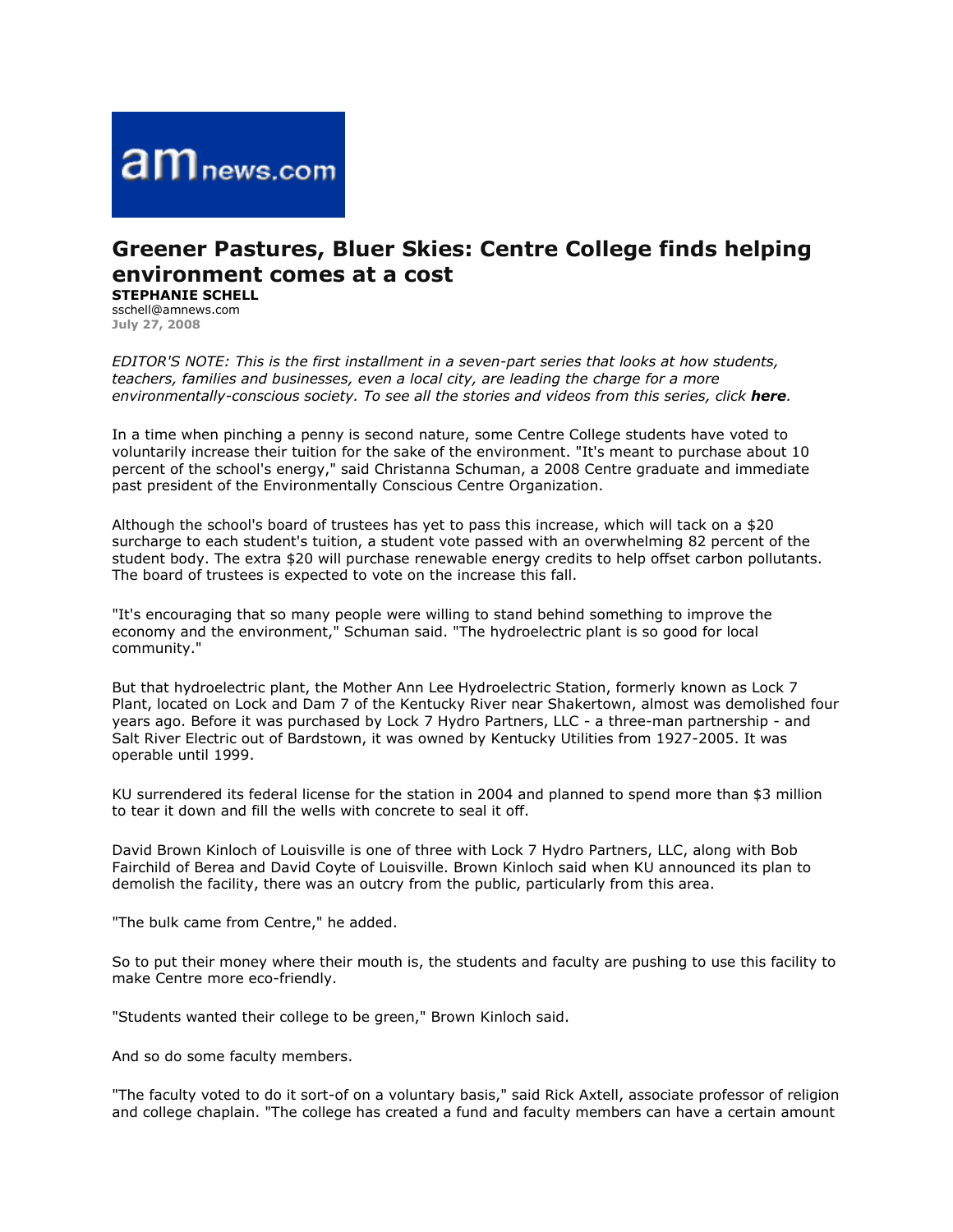deducted from their paycheck to go toward offsetting our carbon footprint, or give outright to the fund."

The deductions will start in January, he said.

"It's a way for the faculty to not only show its support of student-led initiatives, but expresses their own sense that we needed to be conscious of our carbon output and find ways to invest in alternative energies," Axtell said. "We do hope that it will be a model that other institutions will want to follow."

And it's initiatives like these that help keep the Mother Ann Lee operating. Power produced by the station is sent to Salt River Electric through KU lines. These green energy credits are then sold to offset carbon outputs through the Green Energy program offered by KU and Louisville Gas and Electric. Fairchild describes this as "the opposite of pollution."

Mother Ann Lee Hydroelectric Station is the first Kentucky hydropower project - and one of only a few dozen nationwide - to be certified by the Low Impact Hydropower Institute. This means the station creates pollution-free energy, but also does not create significant adverse effects on fish, wildlife and other resources.

The station is powered by three turbine-generators with the capacity to turn out 2,040 kilowatts of power. It has an annual generation of 8,300 megawatt hours. When all generators are working, it uses 1 million gallons of water a minute. Each generator moves about 5,000 gallons of water per second.

Brown Kinloch said it can supply enough green energy credits for 1,000 homes when all three are working.

When Brown Kinloch and his partners bought the station in 2005, all three turbine-generators were inoperable. They had the first running again by March 2007, the second was going by October 2007, and they hope to have the third working again by December. At least one generator remains running at all times with water levels permitting.

Without customers purchasing these green energy credits, or without the cooperation of Mother Nature, the hydroelectric station wouldn't have a reason to exist. When water levels are too high or too low, they can't operate. And if the demand isn't there for green energy, they can't operate. Last summer's drought kept the station from running for three months.

"The extremes kill us," Brown Kinloch said. "It's a risk. Everything's a risk in life."

But this is what they want to do.

"We both got into this business because we're environmentalists," Brown Kinloch said. "We're doing this in Kentucky because no one else is. ... Somebody has to be a pioneer in an area."

Schuman and members of ECCO seem to be thankful someone is pioneering this field locally to help the school become greener.

"I don't think it's something that's going to stop at Centre," Schuman said of offsetting carbon outputs. "There's definitely room for improvement."

She added that ECCO is "constantly trying to make people aware" of their utility usage in general, too, - turning off the water while washing hands, taking shorter showers, hang drying more loads of laundry instead of using electric dryers, and using more eco-friendly detergents.

"I was just really proud for the (students) to pass it with such high numbers," Schuman said. "That makes a good statement about what people are willing to do and see it as a priority."